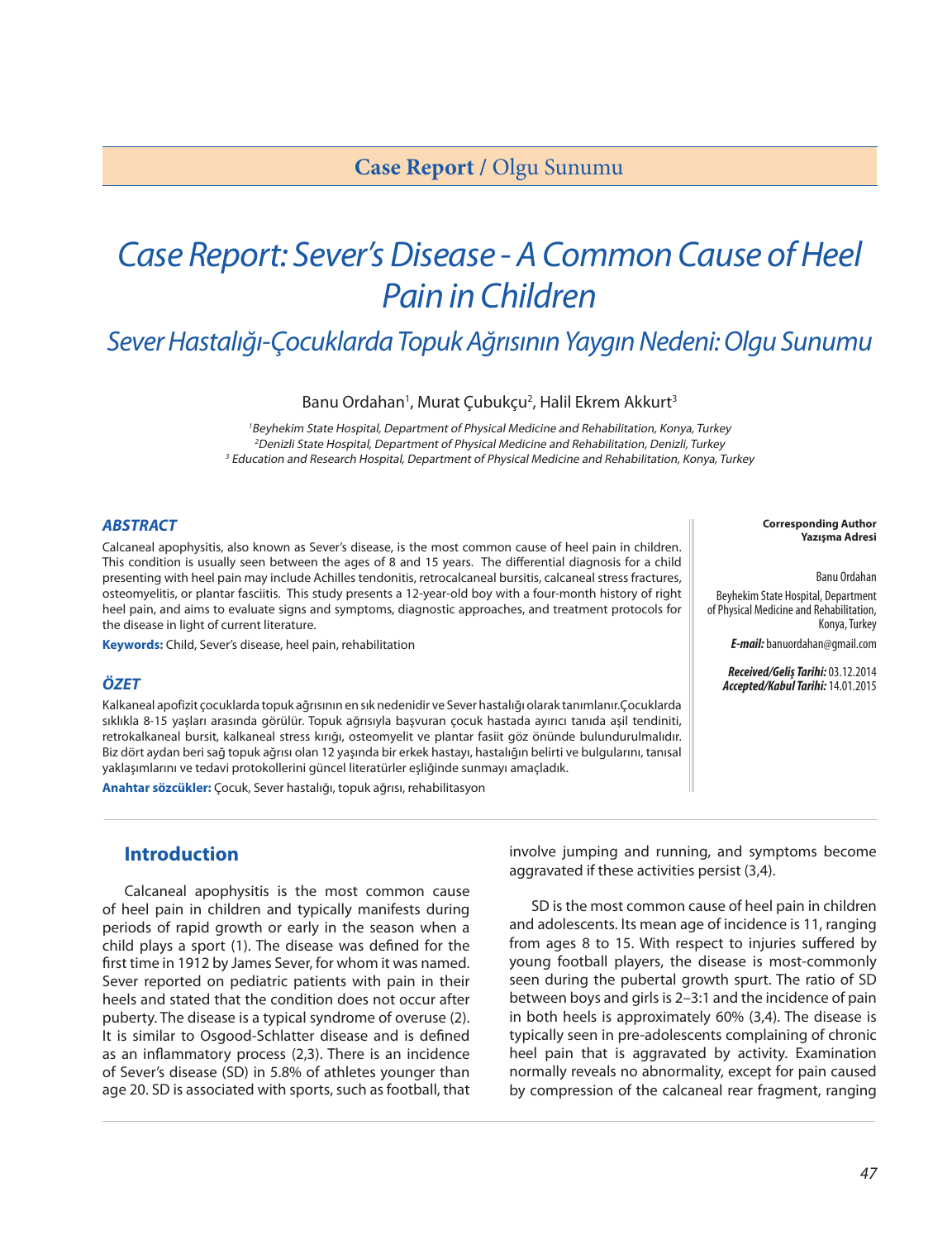from medial to lateral (2,3). Because toe walking tends to ease the pain, a patient can walk with slightly reduced dorsiflexion. If SD is diagnosed, a clinical examination is necessary (4,5).

There are few documented data on SD, which is a self-limiting disease. The following case of a 12-year-old patient with four-month history of heel pain will cast light on the clinical features of SD.

#### **Case**

A 12-year old patient applied to the Physical Therapy and Rehabilitation outpatient clinic. He had experienced pain for four months in the area where the Achilles tendon cleaves into the heel. This pain was aggravated by activity. The patient reported that the pain was aggravated by sitting down or trying to get out of the bed in the morning, and that it had worsened during the past two weeks. He said he walked on tiptoes to ease the pain. There was no history of trauma that would have triggered the pain. The pain was aggravated by activity and eased by rest, and it was blunt with no metastasis. He had no history of weight loss, fever, allergy, chronic diseases, hospitalizations, or surgeries. There was no family history of the disease. The physical examination revealed that the patient was well-nourished with a normal and non-pale skin tone. Vital signs appeared normal. The patient was limping, indicating sensitivity in both posterior calcanei. In addition, the range of motion for both subtalar joints decreased for dorsiflexion, plantar flexion, inversion, and eversion. The Thompson's test revealed a normal Achilles tendon. A complete blood count, erythrocyte sedimentation rate, alkaline phosphatase, and serum calcium level, monitored at normal intervals, was recommended for the patient. The patient's rheumatoid factor was negative. An x-ray of his lateral ankle revealed fragmentation and sclerosing of the calcaneal apophysis (Figure 1). Magnetic resonance imaging revealed bone injury in the calcaneal metaphysis and apophyseal joint as well as what appeared to be a microfracture (Figure 2). In line with these findings, the patient was diagnosed with SD. It was recommended that he cease any sports activities that might aggravate his condition. He was provided with a silicon heel-lift arch supports for each heel.

The patient was prescribed 400 mg of oral ibuprofen, three times a day, and topical diclofenac to apply to his heels for three weeks. The patient was instructed on how to stretch and strengthen. Twenty sessions of post-iontophoresis stretching and 15 minutes of cold compresses for both heels were prescribed.

Manual stretching and joint mobilization were performed on both subtalar joints. Examination of the patient after two months of therapy revealed fewer complaints. There was no sensitivity around the heels on palpation and the joints had normal range of motion. No gait disorder was observed. The patient was permitted to return to his daily activities.

## **Discussion**

Calcaneal apophysis, located where the Achilles tendon cleaves into the calcaneus, is composed of cartilage columns, and it is the secondary center of ossification. Apophysitis is a result of recurring microtraumas and leads to microavulsion in the bonecartilage junction. For apophysitis to be revealed, there must be a recurring injury above the bone healing speed (2, 3).



**Figure 1. X-ray of sclerosis in the calcaneal apophysis with fragmentation.**



**Figure 2. Magnetic resonance imaging reveals bone injury and microfractures in the calcaneal apophysis and the apophyseal joint.**